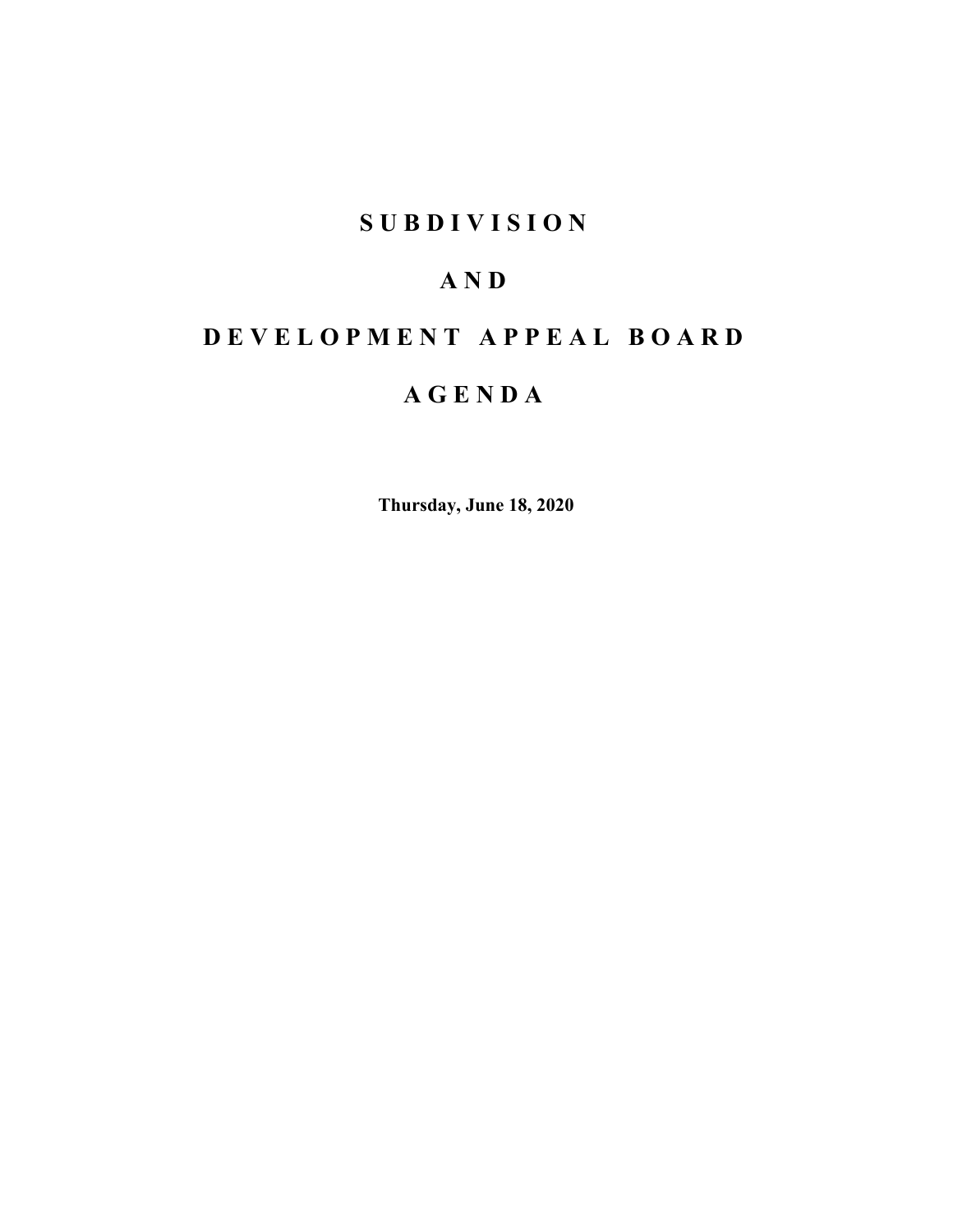### **SUBDIVISION AND DEVELOPMENT APPEAL BOARD**

|          | $1:30$ P.M. | SDAB-D-20-076 |                                                                                                                   |
|----------|-------------|---------------|-------------------------------------------------------------------------------------------------------------------|
|          |             |               | WITHDRAWNet a rear uncovered deck to a Single<br>WITHDRAWNetres in Height)                                        |
|          |             |               | 2532 Wonnacott Loop SW<br>Project No.: 360349566-004                                                              |
| $\rm II$ | $1:30$ P.M. | SDAB-D-20-077 |                                                                                                                   |
|          |             |               | To construct exterior alterations to a five Storey<br>Multi-unit Housing Development (199 Dwelling)<br>Apartment) |
|          |             |               | $9660 - 229$ Street NW                                                                                            |
|          |             |               | Project No.: 360129641-002                                                                                        |
|          | NOTE:       |               | Unless otherwise stated, all references to "Section numbers" refer to                                             |
|          |             |               | the authority under the Edmonton Zoning Bylaw 12800.                                                              |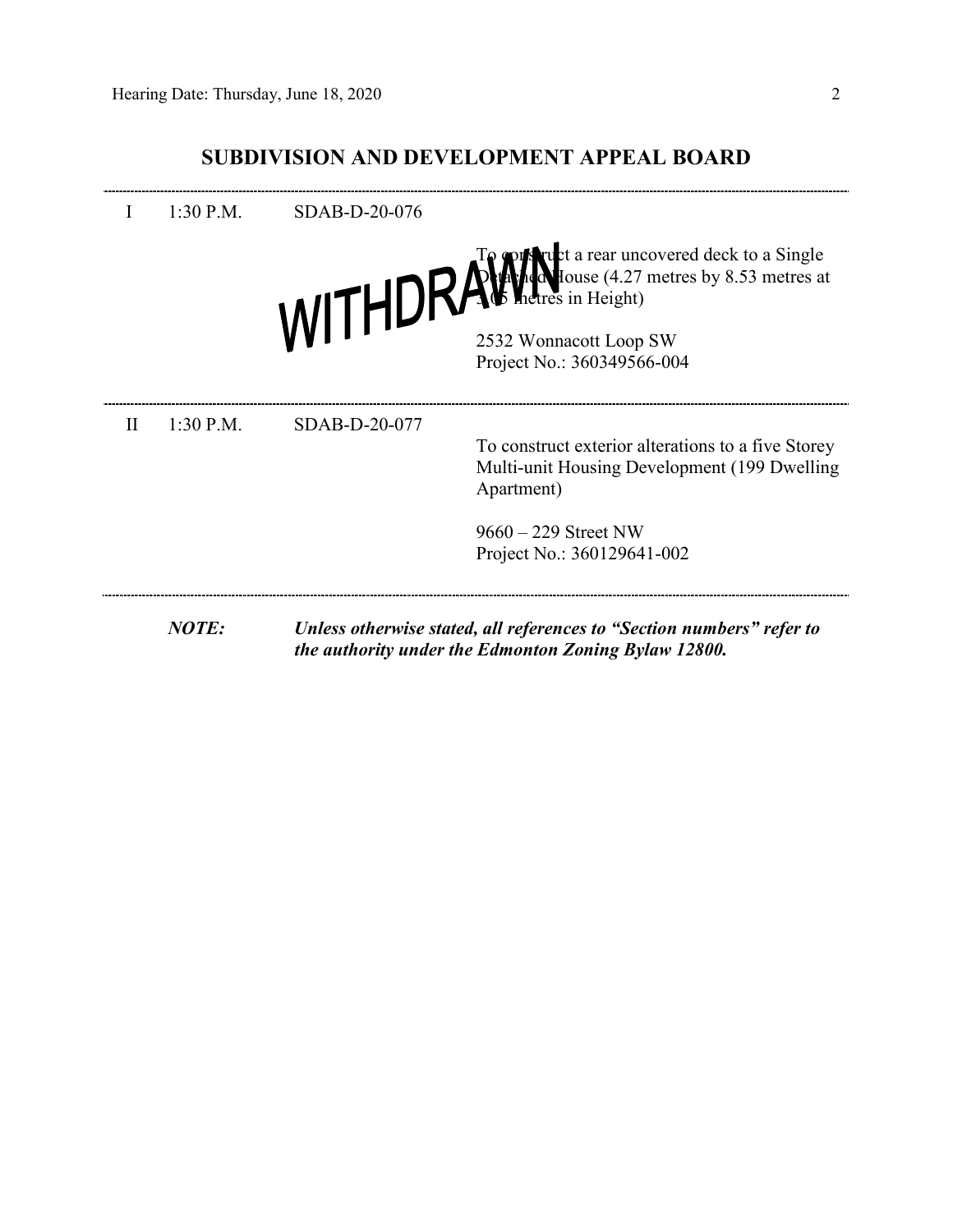ITEM I: 1:30 P.M.

#### FILE: SDAB-D-20-076

### AN APPEAL FROM THE DECISION OF THE DEVELOPMENT OFFICER

APPELLANT:

APPLICATION NO.: 360349566-004

Construct a rear uncovered deck to a Single Detached House (4.27 metres by 8.53 metres at 3.05 metres in Height).

| <b>DECISION OF THE</b>          |                                  |
|---------------------------------|----------------------------------|
| DEVELOPMENT AUTHORITY:          | with Conditions                  |
|                                 |                                  |
| DECISION DATE NITHDRAW 12, 2020 |                                  |
| <b>RESPONDENT:</b>              | h                                |
| <b>MUNICIPAL DESCRIPTION</b>    |                                  |
| OF SUBJECT PROPERTY:            | 2532 Wonnacott Loop SW           |
| <b>LEGAL DESCRIPTION:</b>       | Plan 1723100 Blk 17 Lot 131      |
| ZONE:                           | (RSL) Residential Small Lot Zone |
| <b>OVERLAY:</b>                 |                                  |
| STATUTORY PLAN:                 |                                  |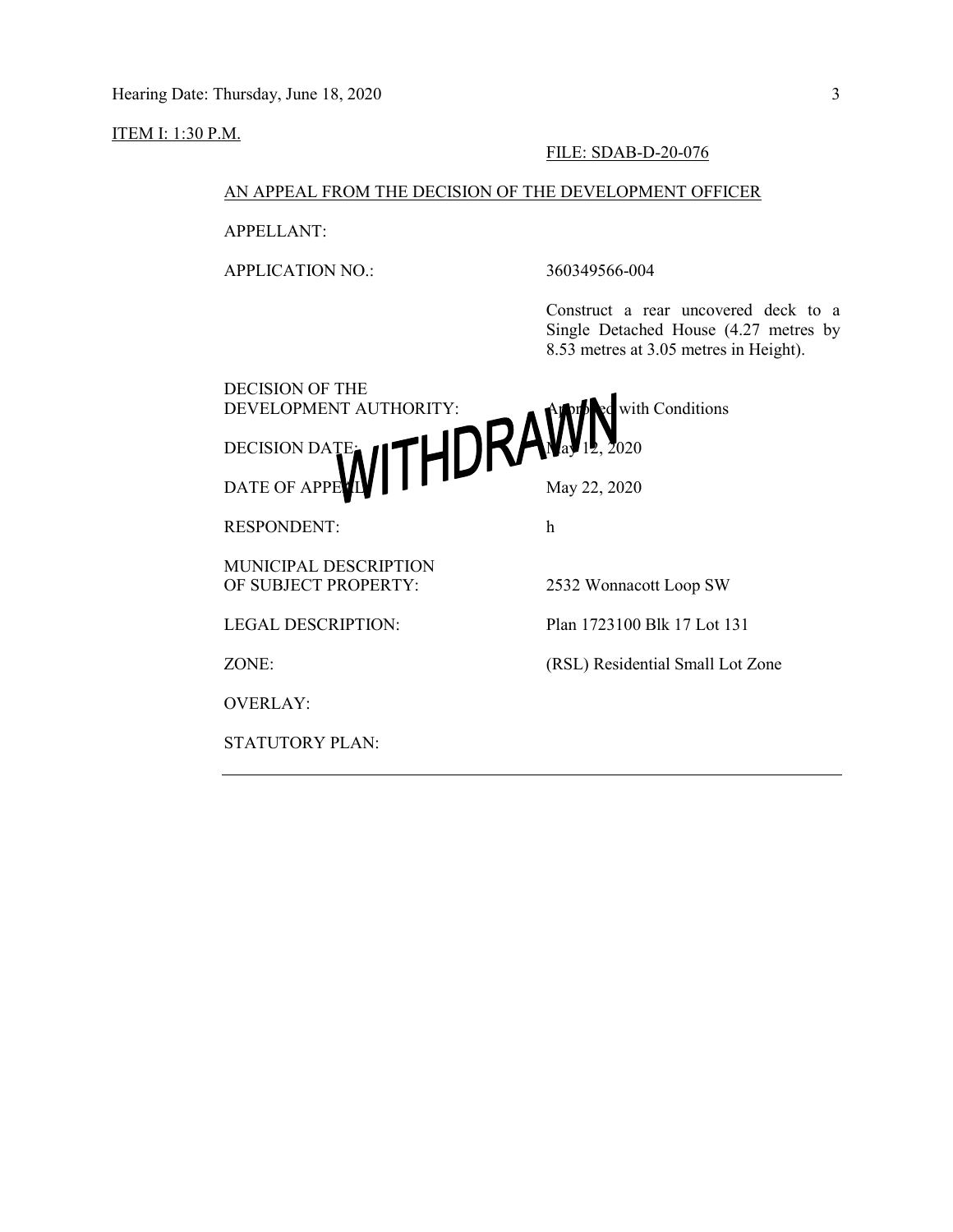ITEM II: 1:30 P.M. FILE: SDAB-D-20-077

| AN APPEAL FROM THE DECISION OF THE DEVELOPMENT OFFICER |                                                                                                              |  |  |
|--------------------------------------------------------|--------------------------------------------------------------------------------------------------------------|--|--|
| <b>APPELLANT:</b>                                      |                                                                                                              |  |  |
| <b>APPLICATION NO.:</b>                                | 360129641-002                                                                                                |  |  |
| <b>APPLICATION TO:</b>                                 | Construct exterior alterations to a five<br>Storey Multi-unit Housing development<br>(199 Dwelling Apartment |  |  |
| <b>DECISION OF THE</b><br>DEVELOPMENT AUTHORITY:       | Refused                                                                                                      |  |  |
| <b>DECISION DATE:</b>                                  | May 21, 2020                                                                                                 |  |  |
| <b>DATE OF APPEAL:</b>                                 | May 25, 2020                                                                                                 |  |  |
| <b>MUNICIPAL DESCRIPTION</b><br>OF SUBJECT PROPERTY:   | $9660 - 229$ Street NW                                                                                       |  |  |
| <b>LEGAL DESCRIPTION:</b>                              | Plan 1922458 Blk 18 Lot 161                                                                                  |  |  |
| ZONE:                                                  | (RA7) Low Rise Apartment Zone<br>(CB1) Low Intensity Business Zone<br>(RMD) Residential Mixed Dwelling Zone  |  |  |
| <b>OVERLAY:</b>                                        | N/A                                                                                                          |  |  |
| <b>STATUTORY PLAN:</b>                                 | Lewis Farms Area Structure Plan<br>Secord Neighbourhood Structure Plan                                       |  |  |

#### *Grounds for Appeal*

The Appellant provided the following reasons for appealing the decision of the Development Authority:

The approved DP permit drawings show a five story project with all the apartments having an 8'-0" to underside of ceiling and a very narrow floor assembly of 14 inches. In the standard Edmonton rental apartment marketplace to-day, the majority of units all have 9'-0" to underside of the floor assembly. Also more often than not the floor assembly is an open web truss that goes from the corridor to the exterior wall (usually 18 to 20 feet deep). We are going in the shorter direction and have 11 7/8 TJI floor assembly. It is much more efficient to have the mechanical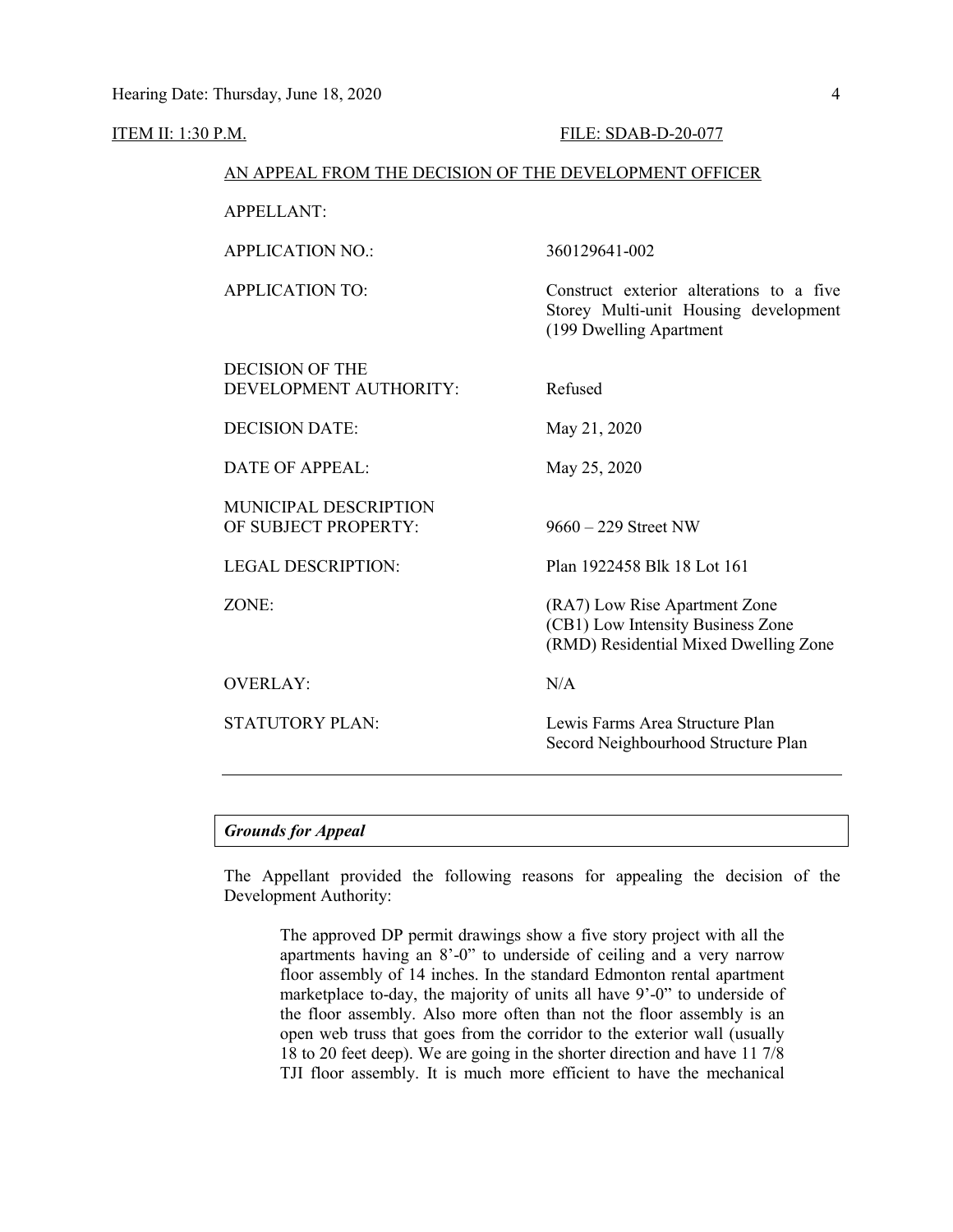ducting run in the floor truss and have no bulkheads. Another big benefit is the STC or sound coefficient of the floors is much more superior.

The perception from the street with this extra height is minimal. It's unlikely anyone on the ground would notice the difference. The reason for this appeal request is that we want these apartment units to have an equal marketing footing with the other rental apartments in the area. We are asking 1.88 m additional height from average grade. We have a flat roof with a building height of 14.5 meters but if we built this project with a pitched roof the height allowed would be  $16.12 + 1.5$ m to the peak of the roof which equals 17.63 meters. We simply request the same height to the top of the roof peak.

#### *General Matters*

#### **Appeal Information:**

The *Municipal Government Act*, RSA 2000, c M-26 states the following:

#### **Grounds for Appeal**

**685(1)** If a development authority

- (a) fails or refuses to issue a development permit to a person,
- (b) issues a development permit subject to conditions, or
- (c) issues an order under section 645,

the person applying for the permit or affected by the order under section 645 may appeal to the subdivision and development appeal board.

#### **Appeals**

**686(1)** A development appeal to a subdivision and development appeal board is commenced by filing a notice of the appeal, containing reasons, with the board,

- (a) in the case of an appeal made by a person referred to in section 685(1)
	- (i) with respect to an application for a development permit,
		- (A) within 21 days after the date on which the written decision is given under section 642, […]

#### **Hearing and Decision**

**687(3)** In determining an appeal, the subdivision and development appeal board

…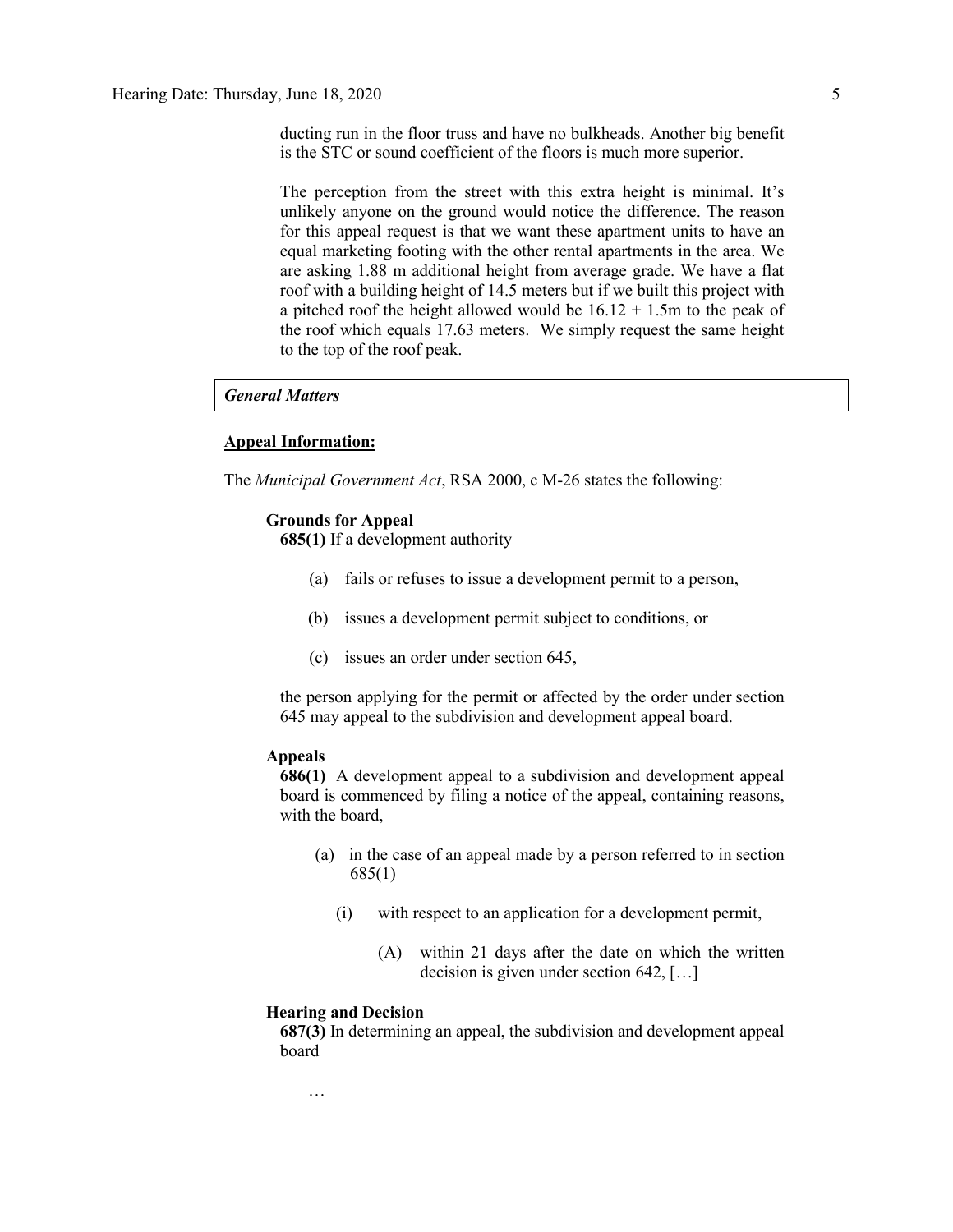- (a.1) must comply with the land use policies;
- (a.2) subject to section 638, must comply with any applicable statutory plans;
- (a.3) subject to clauses (a.4) and (d), must comply with any land use bylaw in effect;
- (a.4) must comply with the applicable requirements of the regulations under the Gaming, Liquor and Cannabis Act respecting the location of premises described in a cannabis licence and distances between those premises and other premises;
	- …
	- (c) may confirm, revoke or vary the order, decision or development permit or any condition attached to any of them or make or substitute an order, decision or permit of its own;
	- (d) may make an order or decision or issue or confirm the issue of a development permit even though the proposed development does not comply with the land use bylaw if, in its opinion,
		- (i) the proposed development would not
			- (A) unduly interfere with the amenities of the neighbourhood, or
			- (B) materially interfere with or affect the use, enjoyment or value of neighbouring parcels of land,
		- and
		- (ii) the proposed development conforms with the use prescribed for that land or building in the land use bylaw.

#### **General Provisions from the** *Edmonton Zoning Bylaw:*

#### Under section 210.2(9), **Multi-unit Housing** is a **Permitted Use** in the **(RA7) Low Rise Apartment Zone.**

Under section 7.2(4), **Multi-unit Housing** means:

development that consists of three or more principal Dwellings arranged in any configuration and in any number of buildings. This Use does not include Blatchford Townhousing or Blatchford Stacked Row Housing.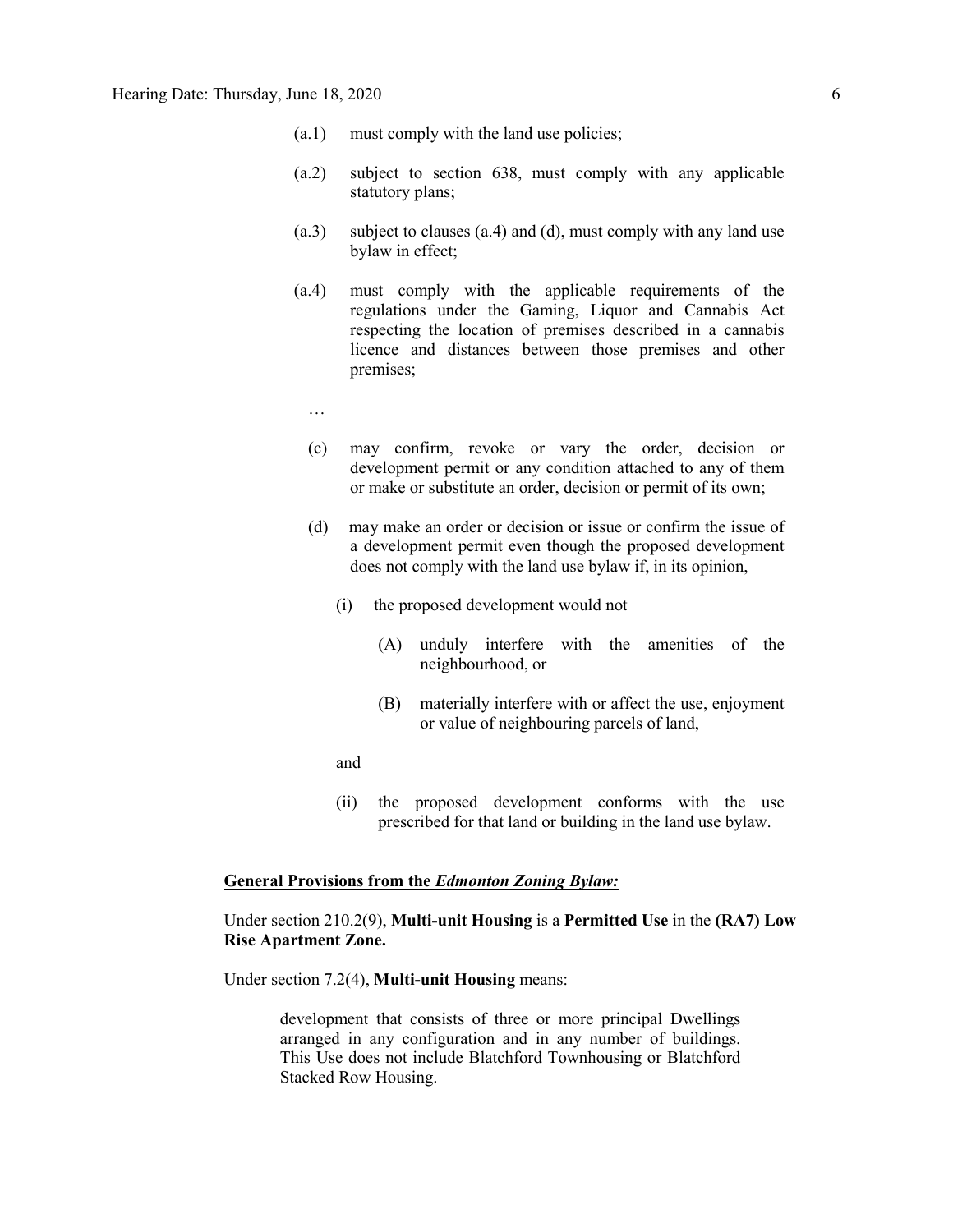Section 140.1 states that the **General Purpose** of the **(RF3) Small Scale Infill Development Zone** is "to provide a Zone for low rise Multi-unit Housing."

*Height*

Section 210.4(2) states the maximum Height shall not exceed 14.5 m for flat, mansard and gambrel roofs, or 16.0 m for a roof type with a pitch of 4/12 (18.4 degrees) or greater, in accordance with Section 52.

#### **Development Officers Determination**

The maximum Height of the proposed development shall not exceed 14.5 m for flat roofs in accordance with Section 52. (Reference Section 210.4.2)

Proposed Height: 16.38 m Exceeds by: 1.88 m

Notice to Applicant/Appellant

Provincial legislation requires that the Subdivision and Development Appeal Board issue its official decision in writing within fifteen days of the conclusion of the hearing.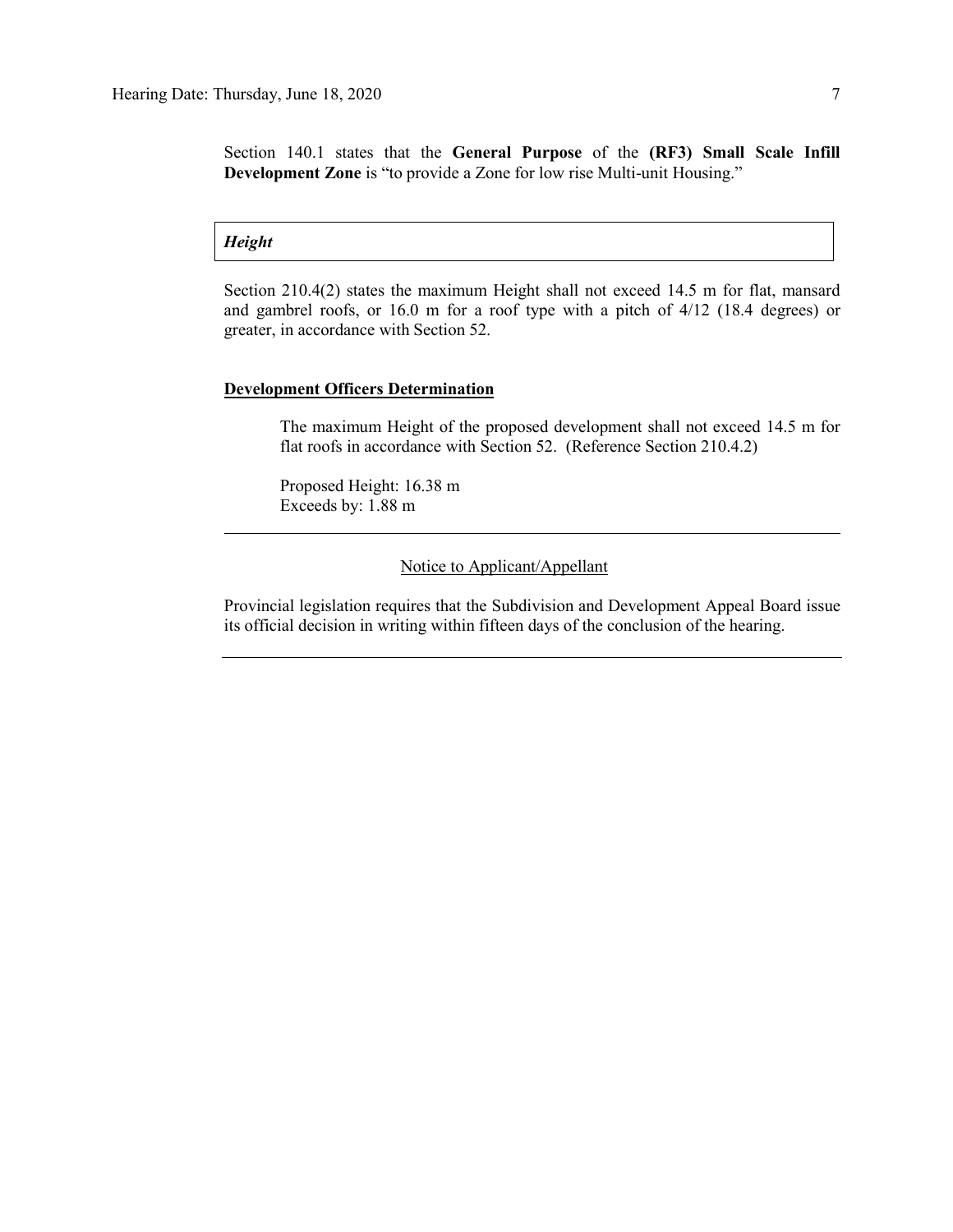|                                                                                                                                                                                                                                                                                                                                                                                                                                                                                                                                        |                                                                             |                                                | Project Number: 360129641-002<br><b>Application Date:</b><br>Printed:<br>Page:                                                                                                                                                                                                                                           | APR 17, 2020<br>May 26, 2020 at 7:56 AM<br>$1 of 1$                                          |  |  |  |  |  |
|----------------------------------------------------------------------------------------------------------------------------------------------------------------------------------------------------------------------------------------------------------------------------------------------------------------------------------------------------------------------------------------------------------------------------------------------------------------------------------------------------------------------------------------|-----------------------------------------------------------------------------|------------------------------------------------|--------------------------------------------------------------------------------------------------------------------------------------------------------------------------------------------------------------------------------------------------------------------------------------------------------------------------|----------------------------------------------------------------------------------------------|--|--|--|--|--|
|                                                                                                                                                                                                                                                                                                                                                                                                                                                                                                                                        |                                                                             |                                                |                                                                                                                                                                                                                                                                                                                          |                                                                                              |  |  |  |  |  |
|                                                                                                                                                                                                                                                                                                                                                                                                                                                                                                                                        |                                                                             |                                                |                                                                                                                                                                                                                                                                                                                          |                                                                                              |  |  |  |  |  |
|                                                                                                                                                                                                                                                                                                                                                                                                                                                                                                                                        |                                                                             | Property Address(es) and Legal Description(s)  |                                                                                                                                                                                                                                                                                                                          |                                                                                              |  |  |  |  |  |
|                                                                                                                                                                                                                                                                                                                                                                                                                                                                                                                                        |                                                                             |                                                |                                                                                                                                                                                                                                                                                                                          |                                                                                              |  |  |  |  |  |
|                                                                                                                                                                                                                                                                                                                                                                                                                                                                                                                                        |                                                                             |                                                |                                                                                                                                                                                                                                                                                                                          |                                                                                              |  |  |  |  |  |
|                                                                                                                                                                                                                                                                                                                                                                                                                                                                                                                                        |                                                                             | Entryway: 9660 - 229 STREET NW                 |                                                                                                                                                                                                                                                                                                                          |                                                                                              |  |  |  |  |  |
|                                                                                                                                                                                                                                                                                                                                                                                                                                                                                                                                        |                                                                             | Building: 9660 - 229 STREET NW                 |                                                                                                                                                                                                                                                                                                                          |                                                                                              |  |  |  |  |  |
|                                                                                                                                                                                                                                                                                                                                                                                                                                                                                                                                        |                                                                             |                                                |                                                                                                                                                                                                                                                                                                                          |                                                                                              |  |  |  |  |  |
|                                                                                                                                                                                                                                                                                                                                                                                                                                                                                                                                        |                                                                             |                                                |                                                                                                                                                                                                                                                                                                                          |                                                                                              |  |  |  |  |  |
|                                                                                                                                                                                                                                                                                                                                                                                                                                                                                                                                        |                                                                             |                                                |                                                                                                                                                                                                                                                                                                                          |                                                                                              |  |  |  |  |  |
| Class of Permit:                                                                                                                                                                                                                                                                                                                                                                                                                                                                                                                       |                                                                             |                                                | <b>Contact Person:</b>                                                                                                                                                                                                                                                                                                   |                                                                                              |  |  |  |  |  |
|                                                                                                                                                                                                                                                                                                                                                                                                                                                                                                                                        |                                                                             | Lot Grading Needed?: N                         |                                                                                                                                                                                                                                                                                                                          |                                                                                              |  |  |  |  |  |
|                                                                                                                                                                                                                                                                                                                                                                                                                                                                                                                                        |                                                                             |                                                |                                                                                                                                                                                                                                                                                                                          |                                                                                              |  |  |  |  |  |
| Refised<br>Issue Date: May 21, 2020 Development Authority: ANGELES, JOSELITO<br><b>Reason for Refusal</b><br>The maximum Height of the proposed development shall not exceed 14.5 m for flat roofs in accordance with Section 52.<br>(Reference Section 210.4.2)<br>Proposed Height: 16.38 m<br>Exceeds by: 1.88 m<br><b>Rights of Appeal</b><br>The Applicant has the right of appeal within 21 days after the date on which the decision is made, as outlined in Section 683<br>through 689 of the Municipal Government Act.<br>Fees |                                                                             |                                                |                                                                                                                                                                                                                                                                                                                          |                                                                                              |  |  |  |  |  |
| <b>Fee Amount</b><br>\$375.00<br>\$0.00<br>\$375.00                                                                                                                                                                                                                                                                                                                                                                                                                                                                                    | <b>Amount Paid</b><br>\$375.00                                              |                                                | <b>Date Paid</b><br>May 01, 2020                                                                                                                                                                                                                                                                                         |                                                                                              |  |  |  |  |  |
|                                                                                                                                                                                                                                                                                                                                                                                                                                                                                                                                        | \$375.00                                                                    |                                                |                                                                                                                                                                                                                                                                                                                          |                                                                                              |  |  |  |  |  |
|                                                                                                                                                                                                                                                                                                                                                                                                                                                                                                                                        |                                                                             |                                                |                                                                                                                                                                                                                                                                                                                          |                                                                                              |  |  |  |  |  |
|                                                                                                                                                                                                                                                                                                                                                                                                                                                                                                                                        | EDMONTON, ALBERTA CANADA T5K 1A6<br><b>Development Application Decision</b> | <b>Application for</b><br>THIS IS NOT A PERMIT | <b>Major Development Permit</b><br>This document is a Development Permit Decision for the development application described below.<br><b>Specific Address(es)</b><br>To construct exterior alterations to a 5 Storey Multi-unit Housing (199 Dwelling Apartment).<br>NumberOfMainFloorDwellings:<br>Receipt#<br>06511316 | 9660 - 229 STREET NW<br>Plan 1922458 Blk 18 Lot 161<br>Stat. Plan Overlay/Annex Area: (none) |  |  |  |  |  |